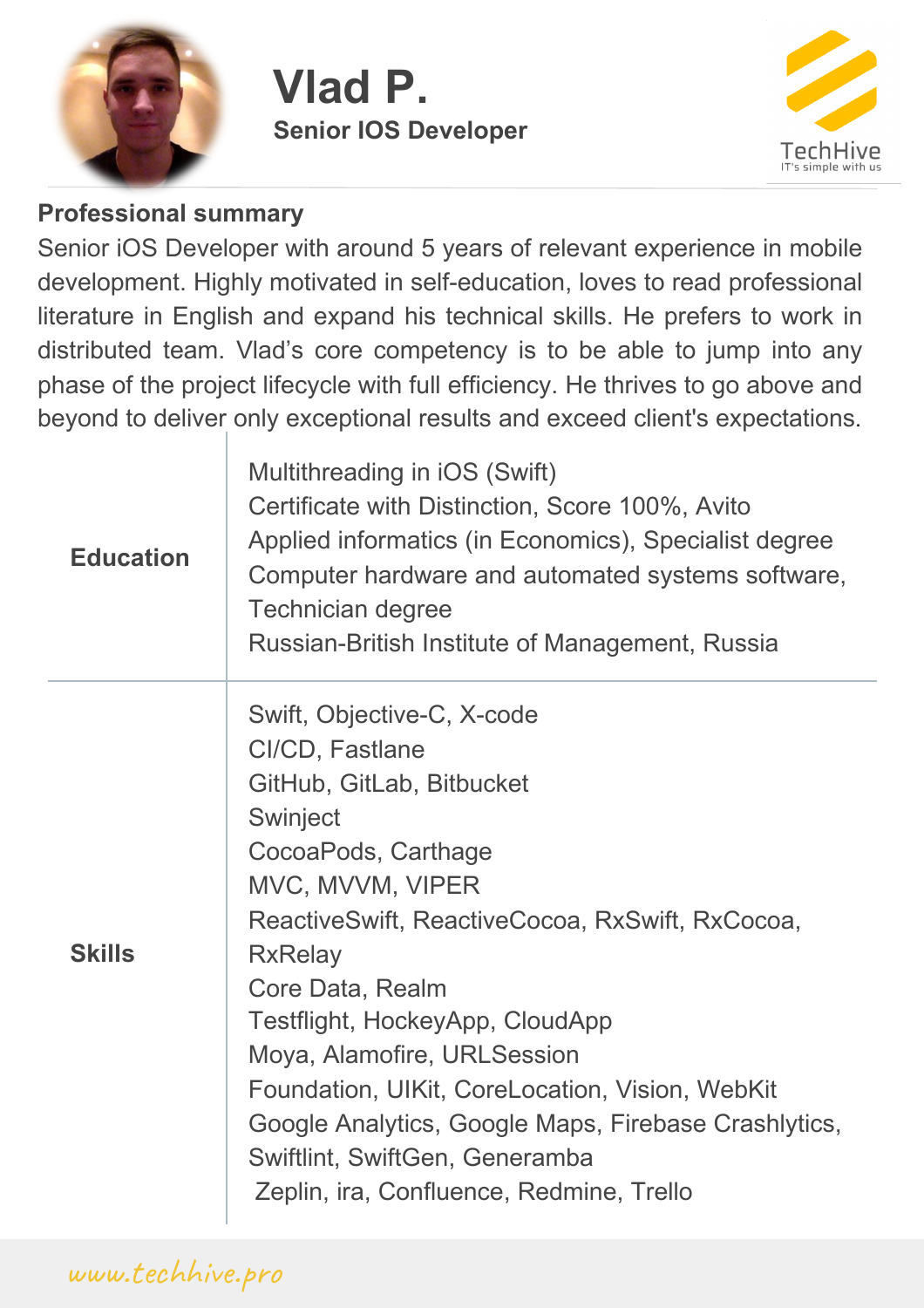| <b>Project</b>      | <b>Promsvyazbank PJSC</b>                                             |
|---------------------|-----------------------------------------------------------------------|
| Domain              | <b>Banking</b>                                                        |
| Period              | July 2021-till present                                                |
| Role                | Senior iOS development engineer                                       |
| <b>Technologies</b> | Swift, CocoaPods, Alamofire, Charts,<br>ReachabilitySwift, SwiftyJSON |

### **Responsibilities**

- Client-server applications development
- New features implementation
- Сharts implementation for data visualization
- Participation in Scrum ceremonies
- Collaboration with iOS and Android devs
- Refactoring
- Code review
- Bugs fixing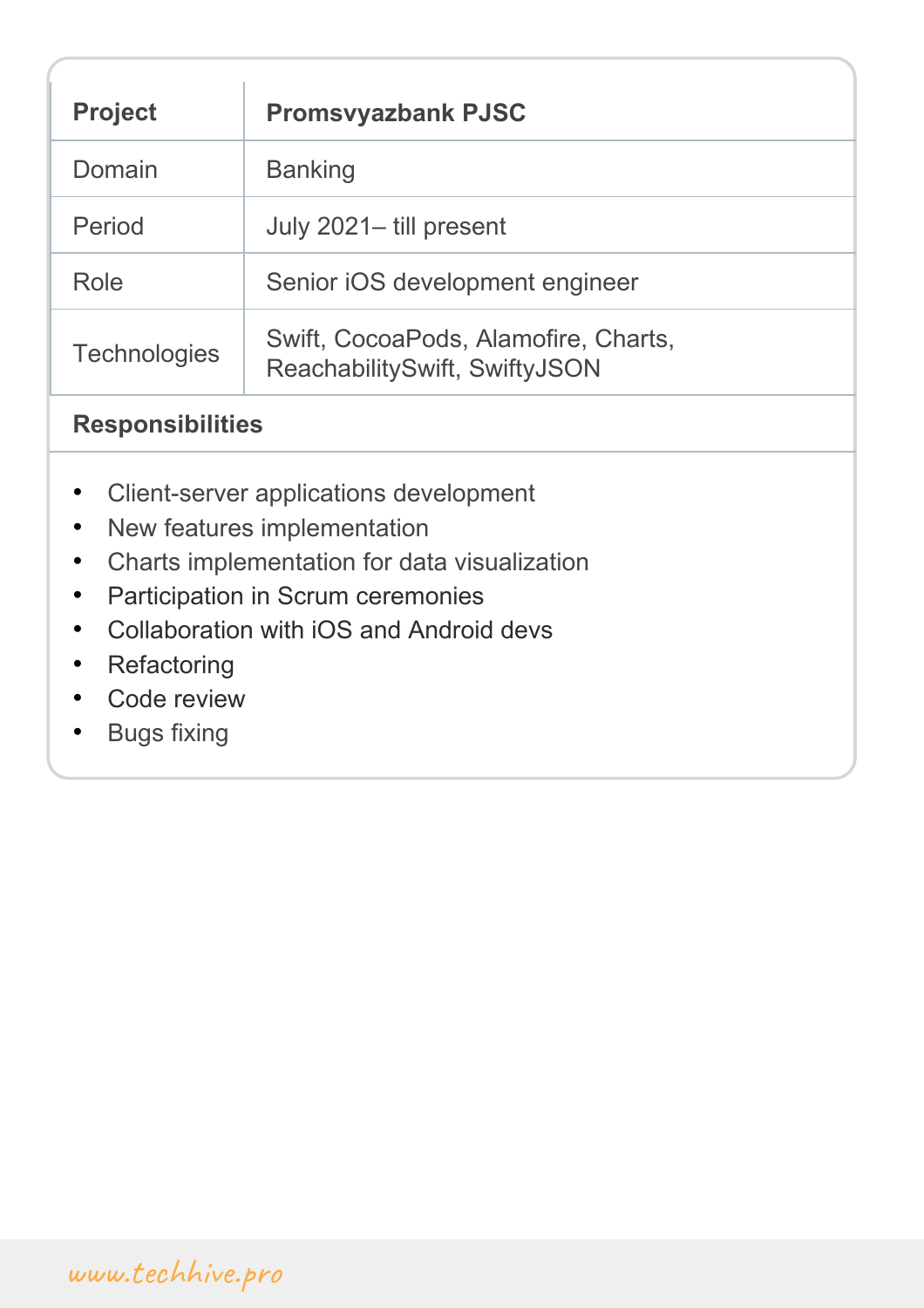| <b>Project</b>      | <b>Gazprombank</b>                                            |
|---------------------|---------------------------------------------------------------|
| Domain              | <b>Banking</b>                                                |
| Period              | Oct 2019 - July 2021                                          |
| Role                | Senior IOS developer, Team Lead                               |
| <b>Technologies</b> | Swift, XCode, UI/Unit tests, XcodeGen, CocoaPods,<br>Carthage |

## **Responsibilities**

- Migration performance from Carthage to CocoaPods
- Fastlane setting up (helped to cut the continuous delivery time by about half)
- A modularized iOS application development and maintenance (written in Swift)
- Continuous Integration maintenance and customization
- Project file generation by XcodeGen
- Сustom scroll animation
- Unit tests performance
- Code review
- Bugs fixing
- Team management, mentoring

www.techhive.pro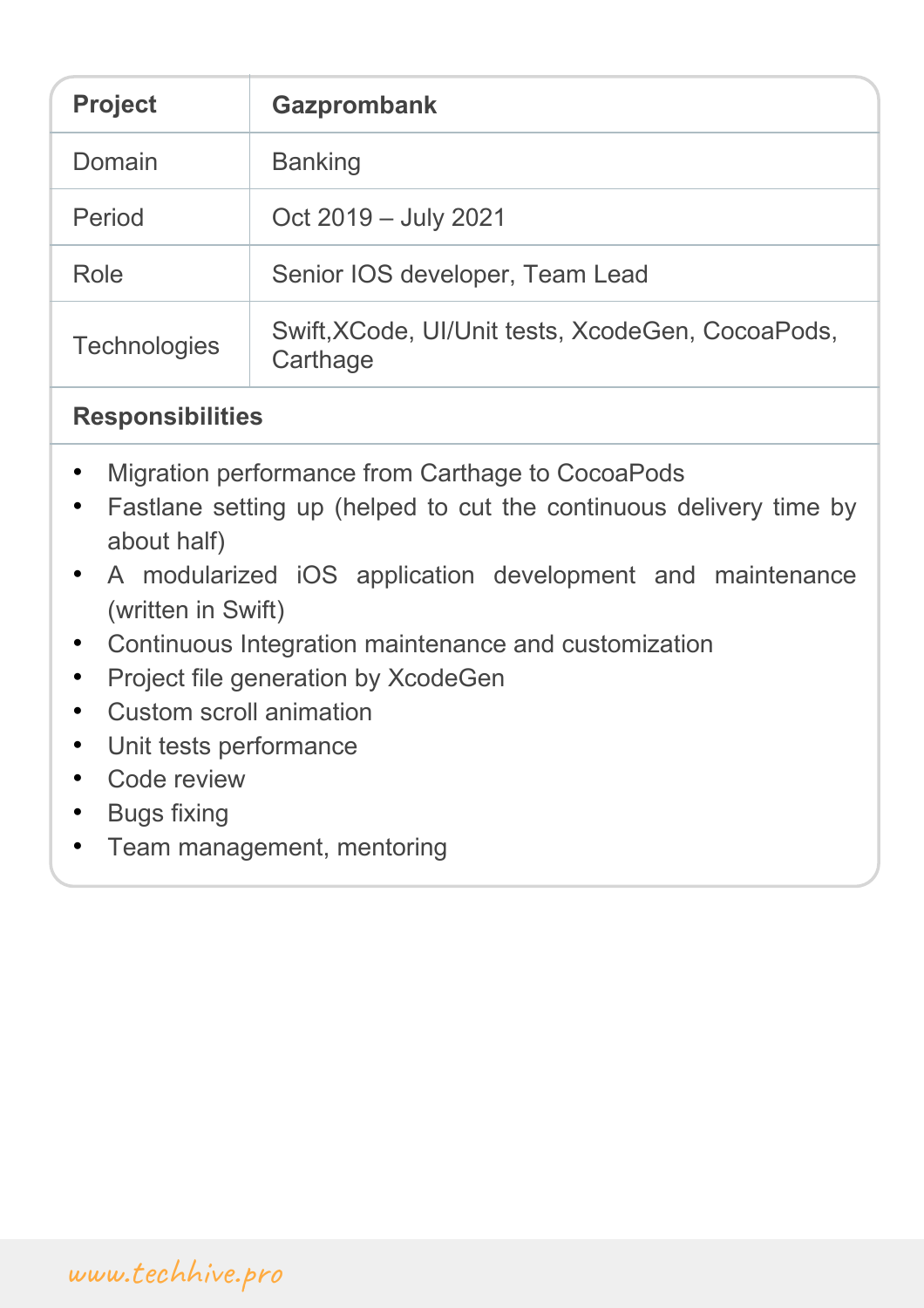|                         | <b>Rate&amp;Goods</b>                                                                                                                                                                                                                                                                                                                               |
|-------------------------|-----------------------------------------------------------------------------------------------------------------------------------------------------------------------------------------------------------------------------------------------------------------------------------------------------------------------------------------------------|
| <b>Project</b>          | Retail&Consumer service<br>App helps to choose the Best Products. User can<br>scan the barcode on a package and get instant<br>access to additional information and customers<br>reviews on this product. Write interesting feedbacks,<br>get gratitude from friends and become a Recognized<br>Expert in the community of those who choose wisely. |
| Period                  | Oct 2018 - Oct 2019                                                                                                                                                                                                                                                                                                                                 |
| Role                    | <b>IOS</b> developer                                                                                                                                                                                                                                                                                                                                |
| <b>Technologies</b>     | Swift, Objective-C, CocoaPods, AFNetworking,<br>AppsFlyerFramework, Charts, Crashlytics, Fabric,<br>Firebase/MLVision, Nuke, ReachabilitySwift,<br>ReactiveCocoa, ReactiveSwift, SDWebImage,<br>SnapKit, VK-ios-sdk, YandexMobileMetrica                                                                                                            |
| Links                   | Rate&Goods                                                                                                                                                                                                                                                                                                                                          |
| <b>Responsibilities</b> |                                                                                                                                                                                                                                                                                                                                                     |

- Smooth migration of a legacy project written in Objective-C to Swift, which improved performance and stability
- Development of new features in Swift
- Legacy Objective-C code support
- Application deployment
- Participation in releases ( in TestFlight and AppStore)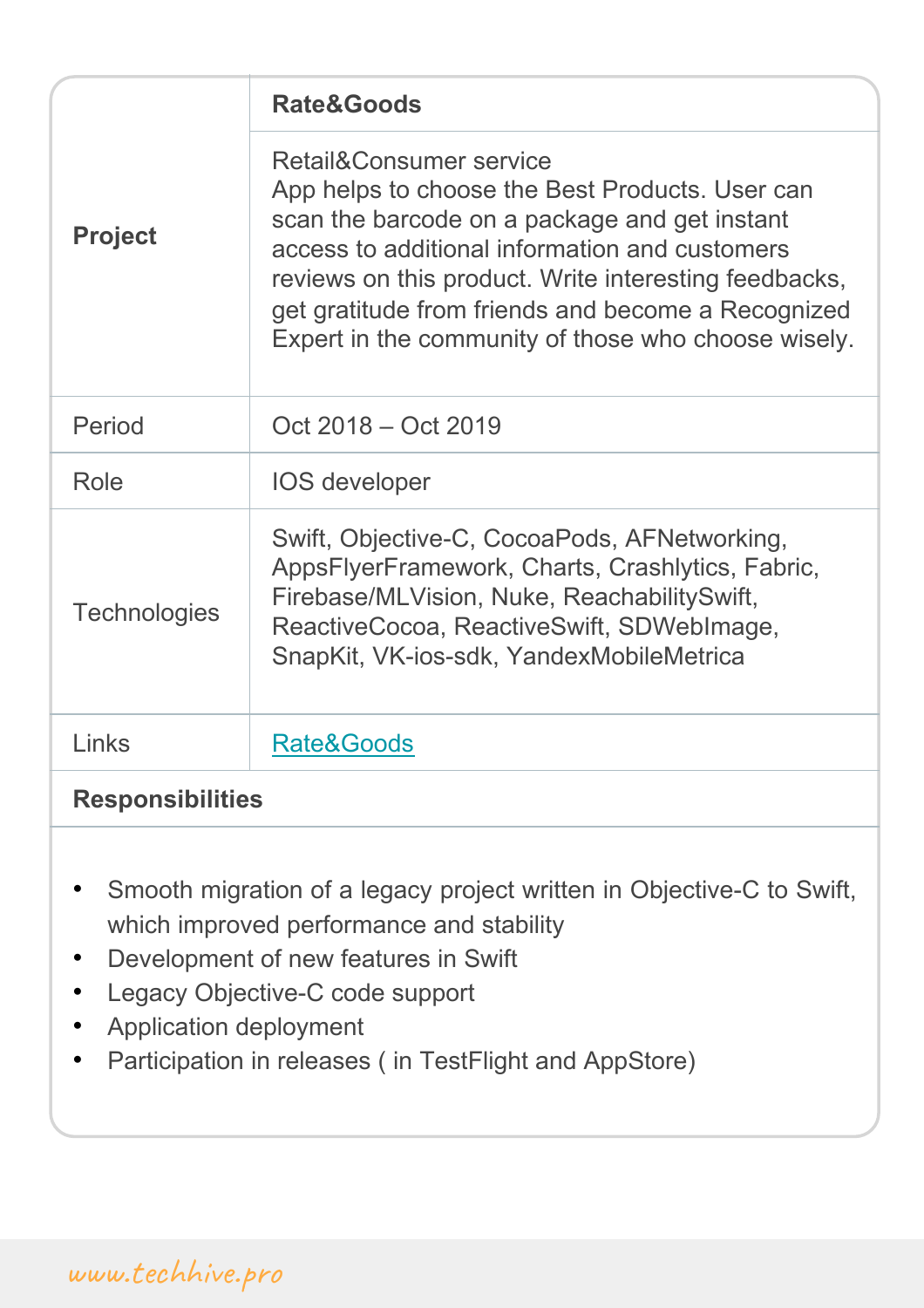| <b>Project</b>      | <b>L-Tech LLC</b>                                                                                                                                                           |
|---------------------|-----------------------------------------------------------------------------------------------------------------------------------------------------------------------------|
|                     | IoT. This App helps people to get access to Smart<br>Home devices, analyze person's daily expenses and<br>utilities consumption statistics                                  |
| Period              | Sep 2017 – Oct 2018                                                                                                                                                         |
| Role                | <b>IOS developer</b>                                                                                                                                                        |
| <b>Technologies</b> | Swift, CocoaPods, Alamofire, SDWebImage,<br>Firebase/Core, FirebaseMessaging, RealmSwift,<br>SwiftyJSON, SwiftyUserDefaults, KeychainSwift,<br>Fabric, Crashlytics, SnapKit |
| Links               | Kometa loT                                                                                                                                                                  |
|                     |                                                                                                                                                                             |

### **Responsibilities**

- Client-server applications development
- Creation of three applications from scratch and involvement in the development of four applications as a team member
- Successful Implementation of features on time
- Charts implementation without using predefined libraries
- Grids implementation